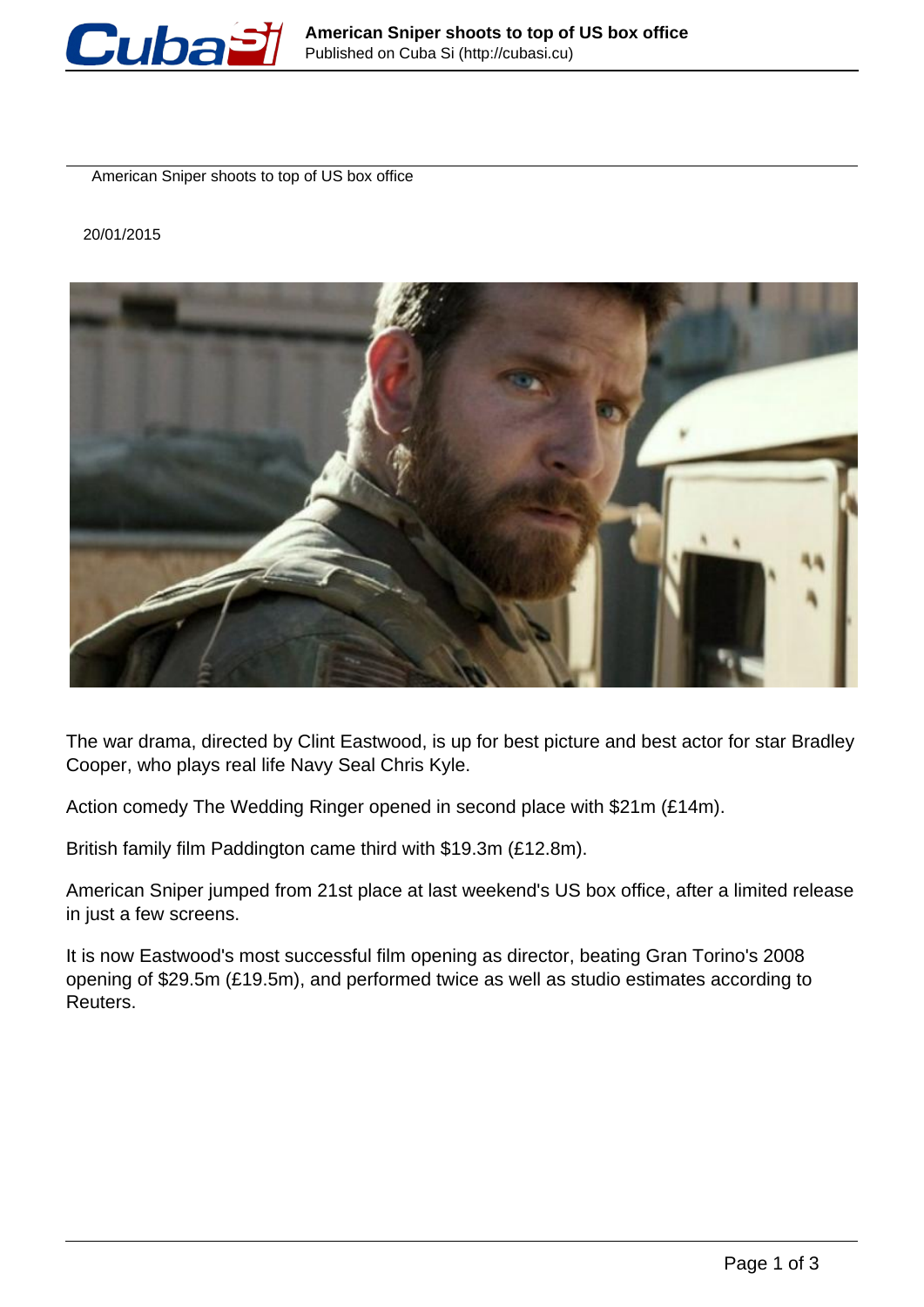## Cubai



Action comedy The Wedding Ringer sees Josh Gad hire Kevin Hart to be his best man

The Wedding Ringer, which stars Kevin Hart as a best man for hire, achieved its successful opening weekend despite being panned by critics.

Last week's number one, Liam Neeson's action sequel Taken 3, fell to fourth place.

US cinemas were especially busy during the three-day Martin Luther King Day holiday weekend.

Martin Luther King drama Selma, which was nominated for two Oscars including best picture, was in fifth place.

The Imitation Game - which landed eight Oscar nominations - also made the top 10, along with Disney musical Into the Woods, the final Hobbit film and Angelina Jolie's Unbroken.

New cyber-terrorism film Blackhat was in 10th place. **US and Canada box office** Source: Rentrak

- 1.American Sniper \$90.2m (£59m)
- 2.The Wedding Ringer \$21m (£14m)
- 3.Paddington \$19.3m (£12.8m)
- 4.Taken 3 \$14.1m (£9.3m)
- 5.Selma \$8.3m (£5.49m)